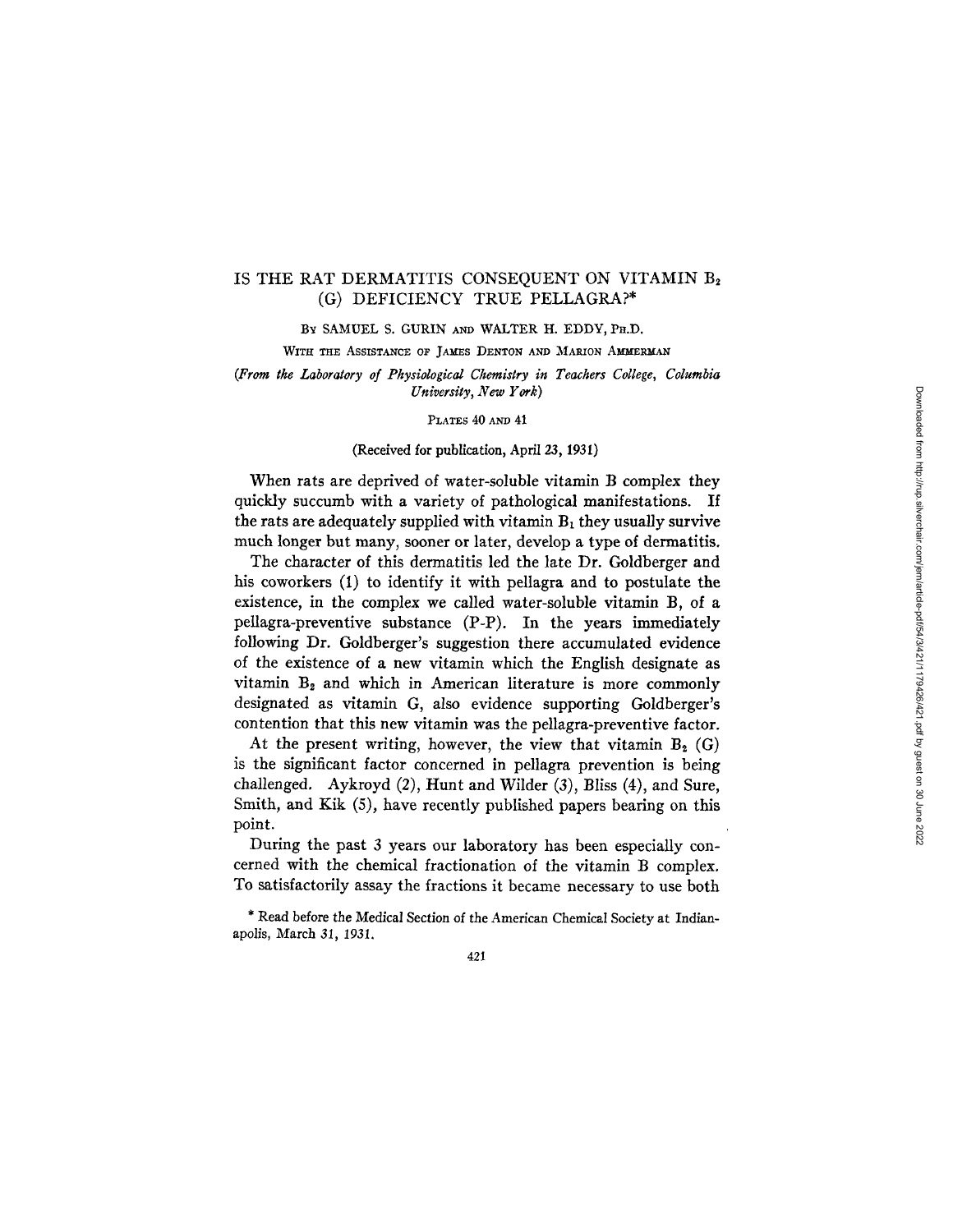pigeons and rats as test animals and to take special precautions in the purification of the basal diets of these animals, especially the protein components. We also sought as an aid in  $B_1$  assay a source of vitamin  $B_2(G)$  which should be completely free of  $B_1$ . The results of our studies of autoclaved yeast as a  $B_2$  source have already appeared (6). In spite of the development of a  $B_1$ -free autoclaved yeast as a source of vitamin  $B_2$ , variations in animal behavior still developed.

We have sought for the cause of these variations in the methods used for purifying casein or other components of the basal diets or by utilizing other admitted sources of  $B_1$  and  $B_2$ . Out of the many series of tests involved we wish to report here a series that leads us in common with the investigators already cited  $(2-5)$ , to question whether the  $B_2$ -free diet resulting in rat dermatitis owes its action to lack of a factor which is identical with that preventive of human pellagra.

For our study of this series we enlisted the cooperation of Dr. James Denton, who has been identified with the study of the histology of human pellagra and black tongue of dogs (7, 8). Denton observed rarefaction of the corium, dilation of the vessels, and considerable reaction about the vessels in early cases of pellagra.<sup>1</sup> In all cases this was precedent to the later skin changes. Similar changes were found to take place in "black tongue." There is a corresponding fragmentation of the fibrillar material contiguous to the basal layer with very little change at this time in the epithelium itself.

His viewpoint may be stated as follows: "The distinctive lesions of pellagra and those of black tongue of dogs appear to have their origin in a failure on the part of the organism to maintain the specialized supporting tissues of epithelium in various situations." (8).

Dr. Denton separated our specimens into two distinct types of dermatitis. One he found to show the characteristic corium changes of human pellagra. The other showed the type of dermatitis that seems to always develop sooner or later on deficiency of vitamin  $B_2$ but these animals failed to show the corium histology of early human

<sup>1</sup> For purposes of comparison with the photomicrographs to be discussed particular reference is made to the following photomicrographs: *J. Trop. Med., 1925,* 5,182, Fig. I; *Am. J. Path.* 1928, 4, Plate 80.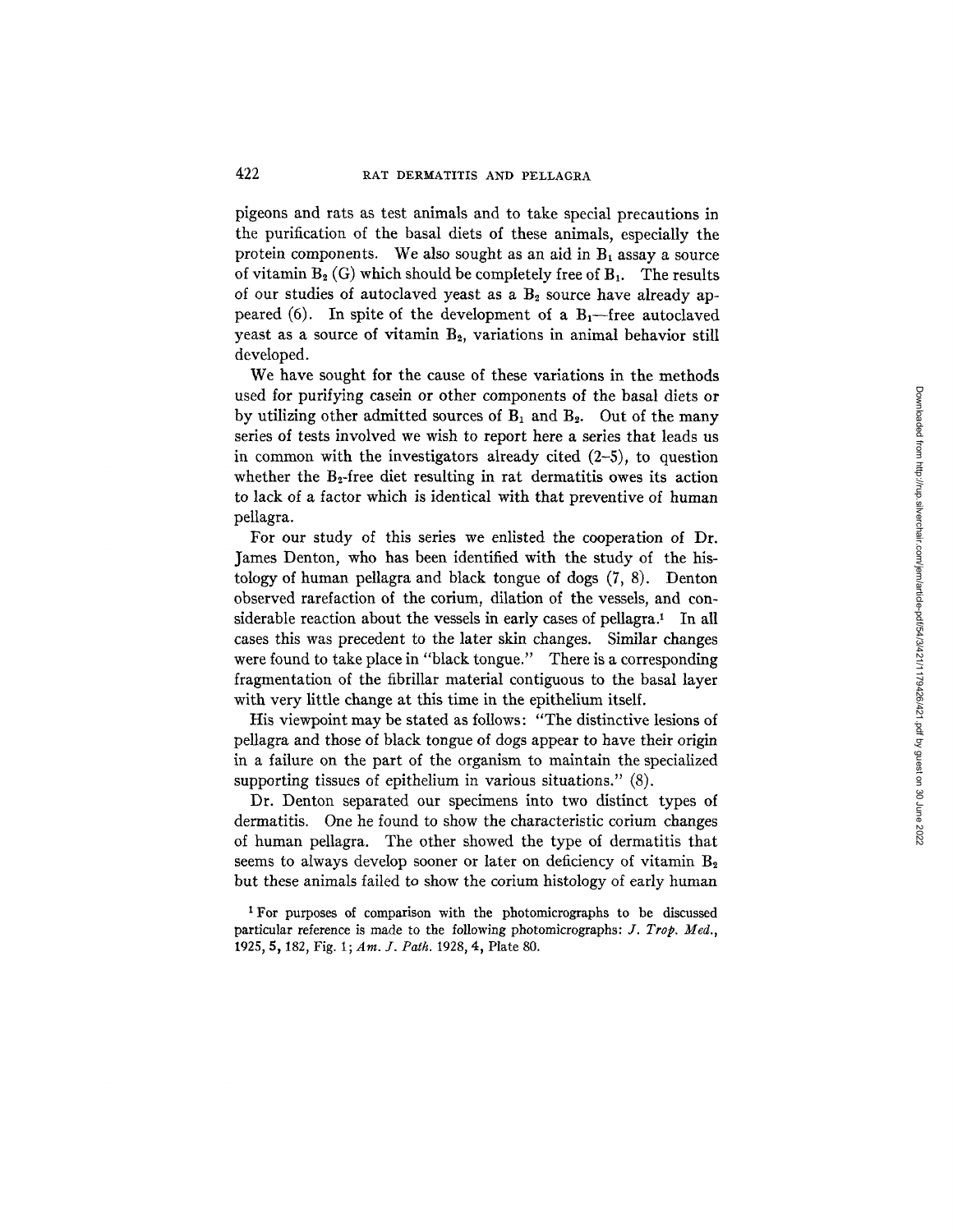pellagric skin. We present in evidence of these differences photomicrographs of sections made for us by Dr. Denton together with data on the diets associated with the observed effects. (See Figs. 1 to 6.)

*Experiment 1.*--For skin see Fig. 2; for growth curve see Chart 1.

*Diet: Basal.*-18 per cent raw egg white protein (commercial frozen); 68 per cent purified corn-starch; 8 per cent butter fat; 2 per cent cod liver oil; and 4 per cent Osborne and Mendel salt mixture.

*Vitamin B*<sub>1</sub>. Supplied by 20 mg. daily of fullers' earth activated by the method of Williams and Waterman (9).

*Vitamin B*<sub>2</sub>  $(G)$ . --Was supplied by feeding daily 0.5 gm. Liebig beef extract per rat. That this dosage provided  $B_2$  adequate for growth effect is shown by the growth of this animal (Chart 1). After 60 to 70 days on this diet two of the three rats on the diet developed a dermatitis, *viz.* sore mouth, extremely red and sore paws, loss of hair on legs and chest and around joints, and to a lesser extent on the back. Nose and mouth were very sore, the eyelids and genitals inflamed, and autopsy revealed enlargement of the testes. Section of the skin of the paw of Rat 4325 is shown and reveals corium changes similar to those in human and dog pellagra. We have then in this exhibit a corium degeneration closely simulating human pellagra in spite of a dosage of vitamin  $B_2$  in beef extract sufficient to produce excellent growth. The dermatitis of the other two rats in this series failed to clear up when the egg white protein was supplemented by 1 gm. of alkali-extracted casein daily or when 0.5 gm. daily of neutral autoclaved yeast was substituted for the beef extract.

*Experiment 2.--For* skin see Fig. 3; for growth curve see Chart 1.

*Diet: Basal.*—18 per cent extracted casein; 68 per cent purified corn-starch; 8 per cent butter fat; 2 per cent cod liver oil; and 4 per cent Osborne and Mendel salt mixture.

*Vitamin B*<sub>1</sub>.-Supplied by 0.15 mg, daily of Jansen-Donath fraction 16 prepared by the method of Williams, Waterman, and Gurin (10).

*Vitamin B*<sub>2</sub>.-Was supplied as a water diffusate of beef extract. After 35 days this rat, in spite of fair growth  $(1.1 \text{ gm. daily})$ , developed sore nose, sore reddened area about the mouth, bleeding at the joints, loss of hair around the eyes, and crinkled ears. The other three rats in this series also grew well but did not develop dermatitis. It must also be said that a large number of other rats have been reared on this same diet with fair growth and without dermatitis when the  $B_2$ has been supplied by whole beef extract instead of the water diffusate. Since, however, only one of the four on the diffusate developed the skin lesions it is doubtful whether the use of the diffusate rather than whole extract as  $B_2$  source could have been the significant factor in this result.

The section is from the skin of the chest. Like Rat 4325 it shows a true degeneration of the superficial supporting tissues in the corium. The lesion was not infected and resembled an early skin lesion of a human pellagrin. Again we had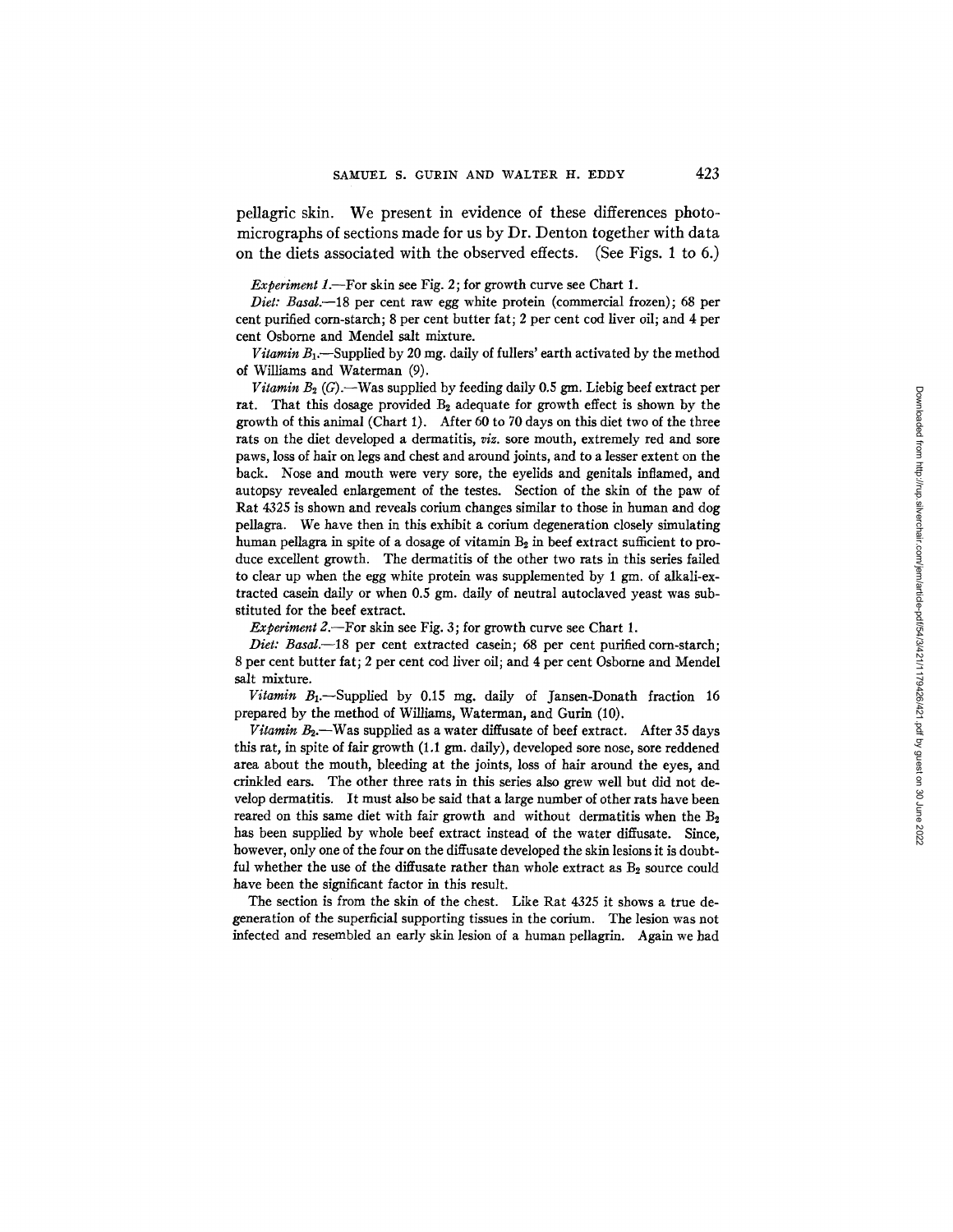obtained a corium degeneration and dermatitis similar to human pellagra on a diet which produced good growth and was supposedly therefore adequate in B2.

*Experiment 3.*-For skin see Fig. 4.

*Diet: Basal.--18* per cent acid-extracted casein; 68 per cent purified cornstarch; 10 per cent cottonseed oil; 4 to 5 drops daily of cod liver oil; 4 per cent Osborne and Mendel salt mixture.

*Vitamin B*<sub>1</sub>.-Supplied as for Rat 4630 by 0.15 mg. daily of Jansen-Donath fraction 16.

*Vitamin B*<sub>2</sub>.-No source given.

Two rats in this series developed, after 70 to 80 days, extreme soreness of nose and around the lower part of mouth, dermatitis of the paws, loss of hair about the joints and around the eyes, and crinkled ears. Superficially these symptoms resembled closely those of Rats 4325 and 4630. Death occurred in two animals within 2 weeks after onset of symptoms. The remaining animal held apparently normal as to skin for 20 weeks, after which nose and throat soreness developed but became no worse, and the animal was killed after 27 weeks on the diet (4342).

The skin section of Rat 4343 from this series is shown. It exhibits simple atrophic thinning of the epidermis with squamae on the surface, but with no such significant corium changes as are shown by Rats 4325 and 4630. The lesions differ markedly from those of the human pellagrin.

That this rat lacked growth-promoting vitamin  $B_2$  was evidenced by his failure to grow.

*Experiment 4*.--For skin see Figs. 5 and 6.

*Diet: Basal.--18* per cent acid-extracted casein; 68 per cent purified cornstarch; 8 per cent butter fat; 2 per cent cod liver oil; and 4 per cent Osborne and Mendel salt mixture.

 $V$ *itamin B*<sub>1</sub>.-Supplied by Jansen-Donath fraction 16, 0.15 mg. daily.

*Vitamin B*<sub>2</sub>.-No source given.

Dermatitic symptoms similar in external appearance to those of Rats 4343, 4325, and 4630 appeared in three of the four rats on the diet in about 50 days. The rats were killed on the 85th day on the diet. No growth resulted with this series, demonstrating lack of growth-promoting vitamin B<sub>2</sub>.

Like Rat  $4343$  the skin sections<sup>2</sup> show no corium changes comparable to the early lesions of the human pellagrin or to those of black tongue. Some scarring of the superficial corium is observed.

### *Summary of Cases*

The outstanding feature of these cases is the production in rats of two histologically different types of dermatitis; the appearance in one

<sup>2</sup> In all cases care was taken when selecting skin for sectioning to avoid areas where secondary infection might have occurred.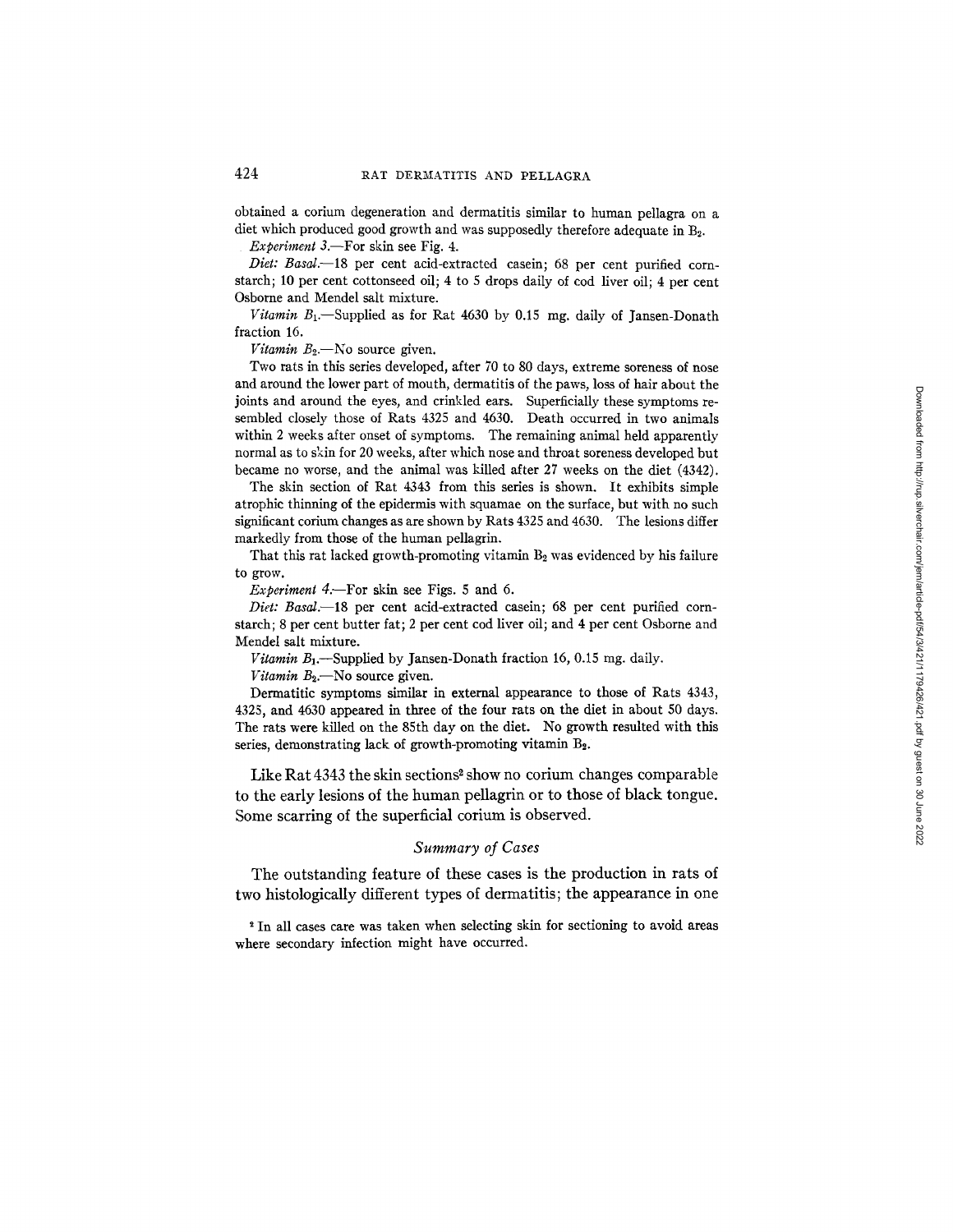

CHART 1. Growth curves of rats used in the tests reported. See pages 423 to 424.

P signifies pellagra symptoms.

D signifies dermatitis symptoms.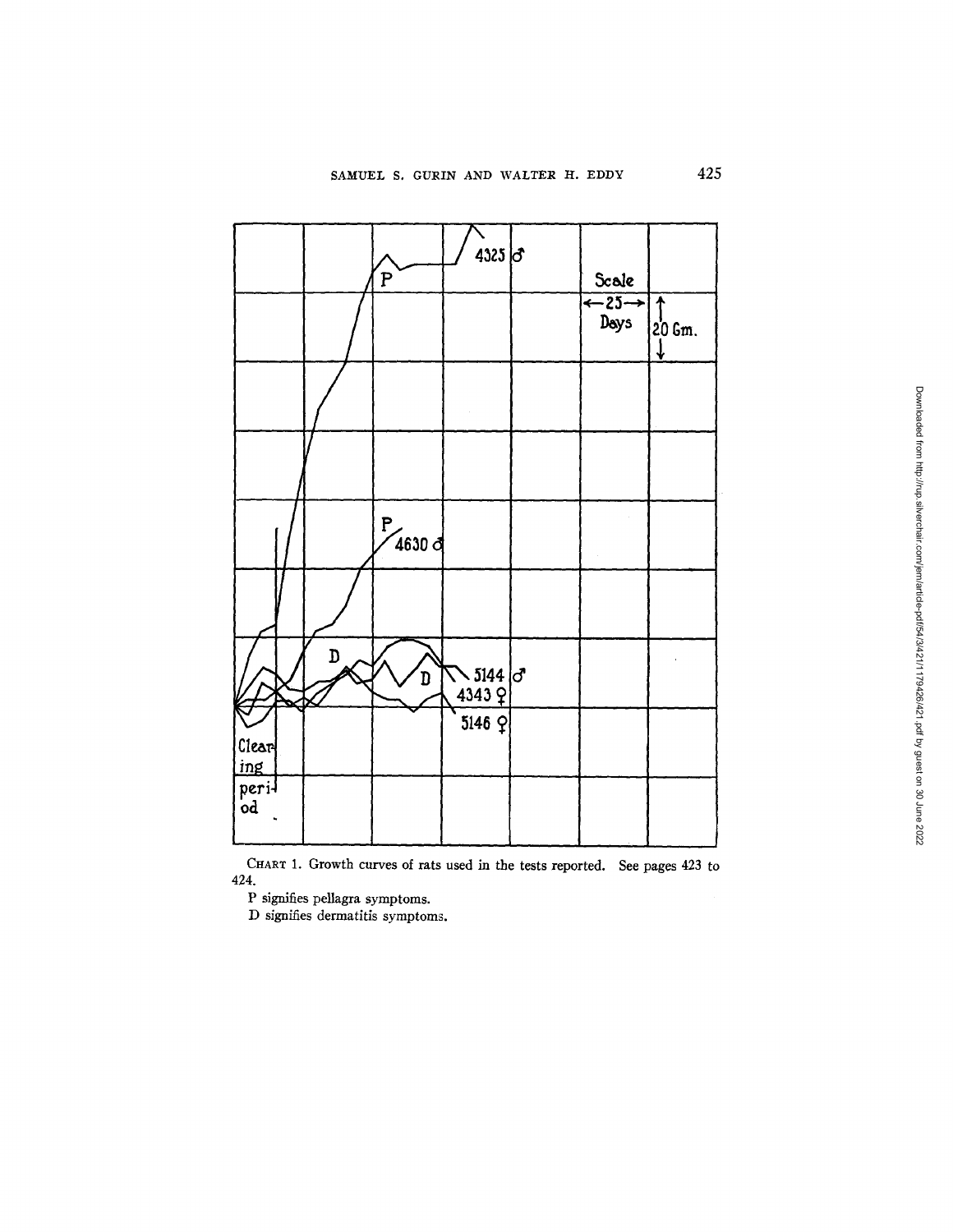## TABLE I

Ra~ ................. 4325 4630 4343 5143 and 5146 *Diets*  Protein........ Carbohydrate... Fat. . . . . . . . . . . . . Vitamin D...... Salts ...........  $B_1$  source.......  $B_2(G)$  source .... Growth......... Diagnosis....... 18% egg white  $68\%$  corn-starch 8% butter 2% cod liver oil 4% O & M mixture Activated fullers' earth Liebig beef extract (0.5 gm.) and autoclaved yeast Good Dermatitis allied to human pellagra according to Denton 18% acid-extracted casein 68% corn-starch 8% butter 2% cod liver oil 4% O & M mixture 0.15 mg. I-D 16 Water diffusate beef extract Good Dermatitis simulating human pellagra 18% acid-extracted casein 68% corn-starch 10% cottonseed oil 4 drops cod liver oil daily 4%O&M mixture 0.15 mg. J-D 16 None Maintenance only Dermatitis lacking corium picture of human pellagra 18% acid-extracted casein 68% corn-strach 8% butter 2% cod liver oil 4% O & M mixture 0.15 mg. J-D 16 None Maintenance only Dermatitis lacking corium changes of human pellagra

*Dietary Factors Involved in the Rat Series Reported in This Article* 

Acid-extracted casein was prepared as follows: 10 kilos of casein (Merck technical) was stirred into 50 liters of 20 per cent methyl alcohol solution made 0.05 per cent acid with glacial acetic acid. The mixture was stirred 24 hours by an electrically driven stirrer, allowed to stand 4 to 5 hours, and the supernatant liquid siphoned off. An equal volume of solvent was again added and procedure repeated three more times, a total of four extractions involving 96 hours of continuous stirring. The casein was then filtered on Buchner funnels, washed by stirring 20 to 30 minutes with 2 to  $2\frac{1}{2}$  gallons of 95 per cent ethyl alcohol, filtered, air dried, and baked at 90-100°C. for 10 hours.

The corn-starch used in the first experiments was extracted by stirring 5 hours with a large volume of 65 per cent methyl alcohol at 50°C. Three extractions of at least 5 hours each were made, the starch being filtered after each extraction, washed finally with 95 per cent ethyl alcohol, and dried in a vacuum oven at 40- 50°C. until all alcohol was removed. Later this step was abandoned as no effect on the results was observable from the use of the corn-starch as purchased.

The O & M salt mixture is the classic salt mixture of Osborne and Mendel.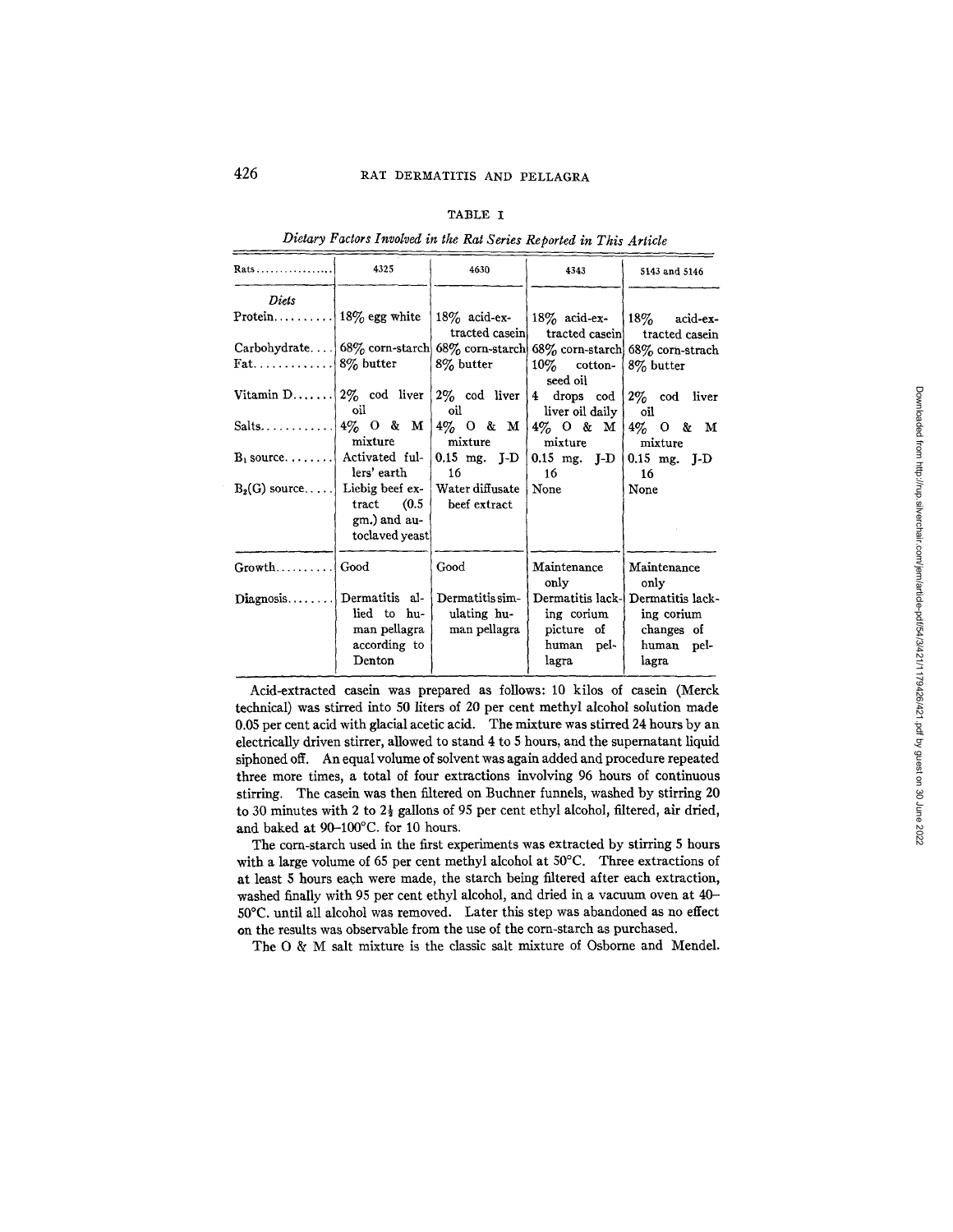group of a type markedly similar to that observed in human pellagrins in spite of a diet rich in classic vitamin  $B_2$  sources as evidenced by growth curves, and a quite different pathological picture in the other group which was deprived of vitamin  $B_2$  source entirely.

Others have observed dermatitis in the presence of vitamin  $B_2$  in the diet and its failure to appear in cases where  $B_2$  was omitted. Our data supply we believe new histological evidence that vitamin  $B_2$ deficiency or adequacy as measured by growth effect is not alone sufficient to explain the presence or absence of true pellagra.

# DISCUSSION

The view that vitamin  $B_2(G)$  may not be the pellagra-preventing vitamin has been suggested by other investigators.

In a detailed study of the distribution of vitamin  $B_2$  in foodstuffs, Aykroyd and Roscoe (11) in 1929 advanced evidence strongly supporting the idea of its identity with Goldberger's pellagra-preventive substance. But, in 1930, Aykroyd (2) from his studies of  $B<sub>2</sub>$  distribution in cereals and especially in corn (maize) is led to observe: "At present the association, if any, of vitamin  $B<sub>2</sub>$  and pellagra is obscure."

Very recently Bliss  $(4)$  notes that Goldberger's view of vitamin  $B<sub>2</sub>$  as the pellagra-preventive substance has: "made less of an impression upon clinicians and laboratory workers in the South who are in actual contact with the disease than might be inferred from its ready acceptance in the standard texts today." He goes on to develop the theory that the pellagra-preventive factor is not a vitamin but instead something which supplies iron deficiency. He reports a study of the response of 51 human pellagra cases to iron therapy and the cure of black tongue by intravenous iron treatment.

Sure, Smith, and Kik (5) have reported severe dermatitis accompanied by remarkable growth and have suggested that: "the growth-promoting and antidermatitis factors associated with the so-called antipellagric vitamin G are not synonymous." They have supplemented this report by several others in one of which they describe an anemia in vitamin G dermatitis which developed in spite of abundance of ferric citrate in the diet.

The activated fullers' earth used in one series was prepared by the method of Williams and Waterman and shown by growth tests to be practically  $B_2$ -free (9). Later we used a fraction of high vitamin B, concentration obtained in Williams, Waterman, and Gurin's (10) duplication of the Jansen-Donath procedure. It represents Jansen and Donath's  $P<sub>t</sub>Cl<sub>t</sub>$  precipitate after removal of the platinum.

The egg white we used was commercial frozen raw egg white. Solids were determined and the egg white fed to provide 18 per cent egg protein in the diet.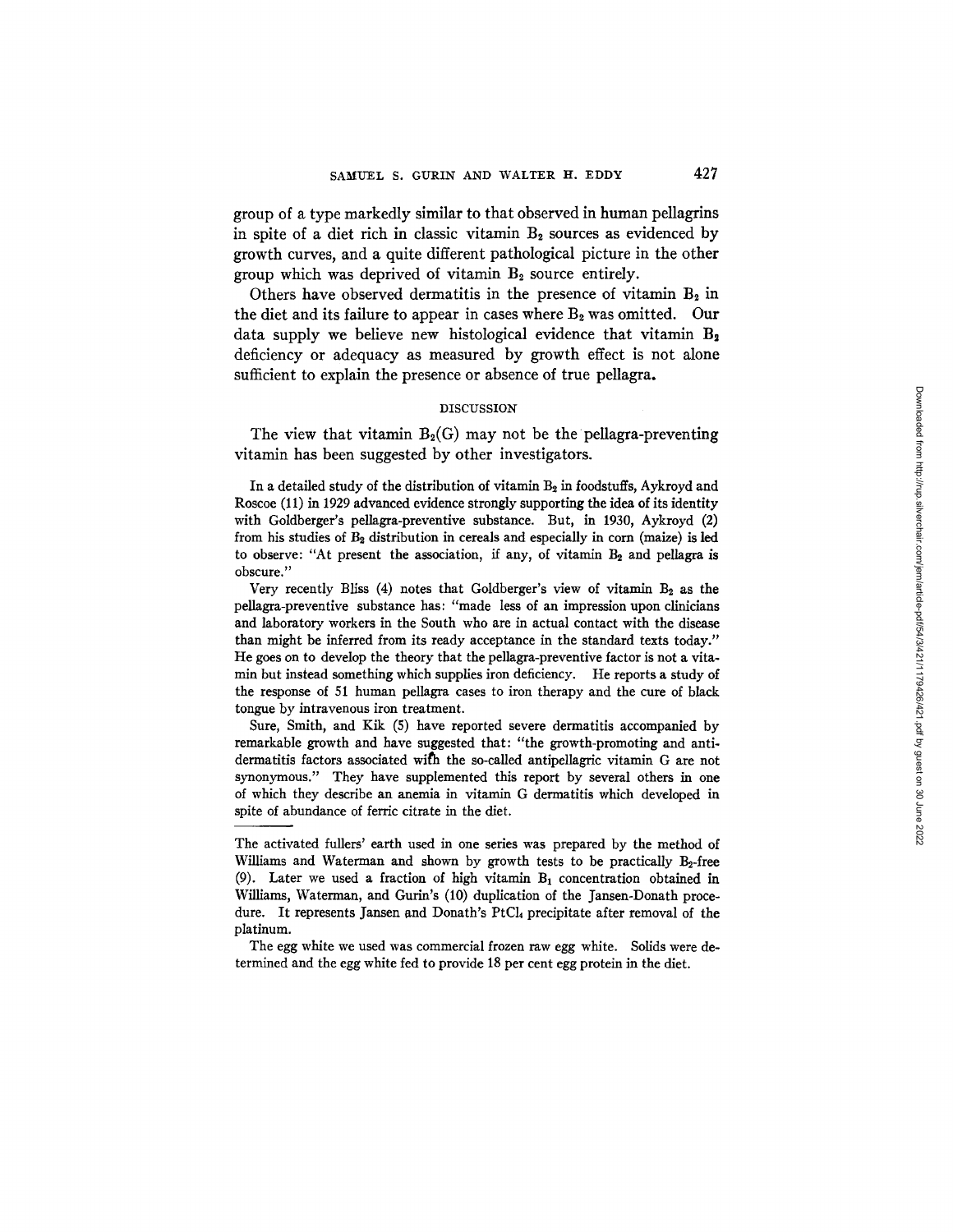All of these observations as well as our own experience indicate that we cannot accept the vitamin  $B_2$  or G, as at present defined, as identical with Goldberger's pellagra-preventive substance. Whether it is a factor in the syndrome of pellagra, and what other factors are involved, are matters demanding more experimental research and comparison of results. Whether Denton's criterion for differentiating between true pellagra and non-pellagrous dermatitis is accepted or not is also immaterial, but it is at least of interest as an attempt to define sharply the pathology of pellagra.

In Table I is given the summary of the dietary factors involved in the rat series presented in this article together with data on the method of purification of the ingredients employed. Other workers may find these data of value in comparing our tests with their own. Growth curves of the rats are shown on Chart 1.

A comparison of the dietary ingredients of Rats 4325 and 4630 with that of Rats 4343, 5143, and 5146 makes it improbable that the difference in effects could have been due to either the source of vitamin  $B_1$  used, or to the protein, fat, carbohydrate, or salt sources used. Neither do any of the diets appear to be lacking in iron.

# **SUMMARY**

1. Isolated cases of a dermatitis resembling histologically that of human pellagra have occurred in rats supplied with sufficient vitamin  $B<sub>2</sub>$  (G) in the form of beef extract or neutral autoclaved yeast to produce good growth.

2. Other rats on basal diets containing similarly prepared nutrients but deprived of any known source of vitamin  $B_2(G)$  develop a dermatitis similar in appearance to that described by other workers, but this skin effect differs in histological picture from that found in human pellagra or in black tongue of dogs. These rats showed growth failure which supports the view that they lacked growth-promoting vitamin  $B_{2}$  (G).

3. It is suggested that dermatitis in rats may be of diverse type; one resulting from vitamin  $B_2$  (G) deficiency quite different histologically from human pellagra, and one closely allied to human pellagra and black tongue in dogs due to lack of some at present unidentified factor.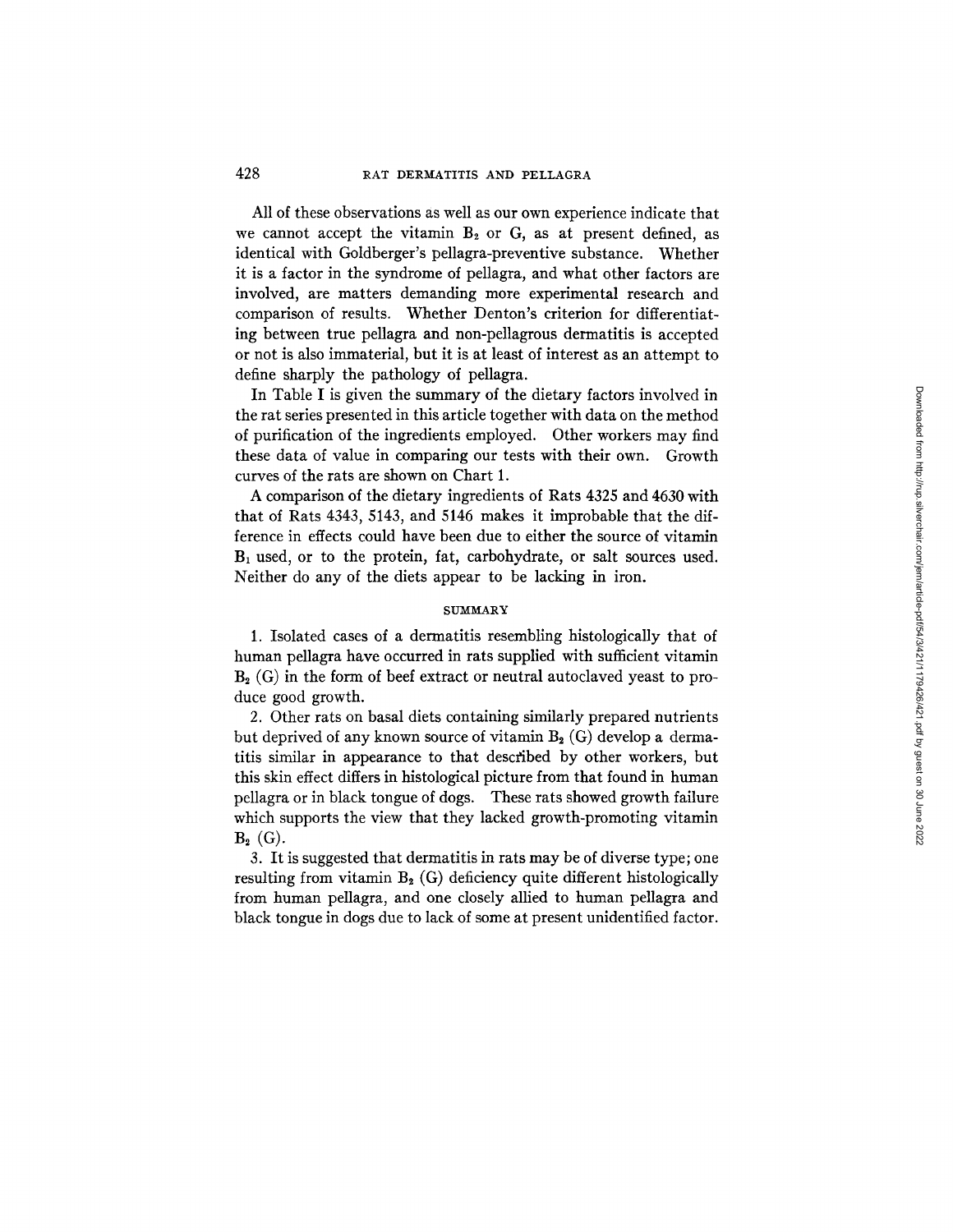#### BIBLIOGRAPHY

- 1. Goldberger, J., and Tanner, W. F., *Pub. Health Rep., U.S.P.H.,* 1926, 40, 54; Goldberger, J., Wheeler, G. A., Lillie, R. D., and Rogers, L. M., Pub. Health *Rep., U.S.P.H.,* 1926, 41, 297; 1928, 43, 657.
- 2. Aykroyd, W. R., *Biochem. J.,* 1930, 24, 1479.
- 3. Hunt, C. H., and Wilder, *W., J. Biol. Chem.,* 1931, *90,* 279.
- 4. Bliss, S., *Science,* 1930, 72, 577.
- 5. Sure, B.,'Smith, M. E., and Kik, M. C., *Proc. Soc. Exp. Biol. and Med.,* 1931, 28, 442, 498; *Science,* 1931, 73, 242.
- 6. Williams, R. R., Waterman, R. E. and Gurin, *S., J. Biol. Chem.,* 1929, 83, 321.
- 7. Denton, *J., J. Trop. Med.,* 1925, 5, 173.
- 8. Denton, J., *Am. J. Path.,* 1928, 4, 341.
- 9. Williams, R. R., and Waterman, *R. E., J. Biol. Chem.,* 1928, 78, 311.
- 10. Williams, R. R., Waterman, R. E., and Gurin, *S., J. Biol. Chem.,* 1930, 87, 559.
- 11. Aykroyd, W. R., and Roscoe, M. H., *Biochem. J.,* 1929, 23~ 483.

# EXPLANATION OF PLATES

## PLATE 40

FIC. 1. Section of the skin from foreleg of a normal rat for comparison with the coria of the pathological specimens. Note especially the intact fibrillar collagen bundles in this section.

FIc. 2. Skin from cheek of Rat 4325.

FIG. 3. Skin from cheek of Rat 4360.

### PLATE 41

FIG. 4. Skin from forearm of Rat 4343.

FIG. 5. Skin from forearm of Rat 5143.

FIG. 6. Skin from forearm of Rat 5148.

Giemsa stain used. Magnification = 110.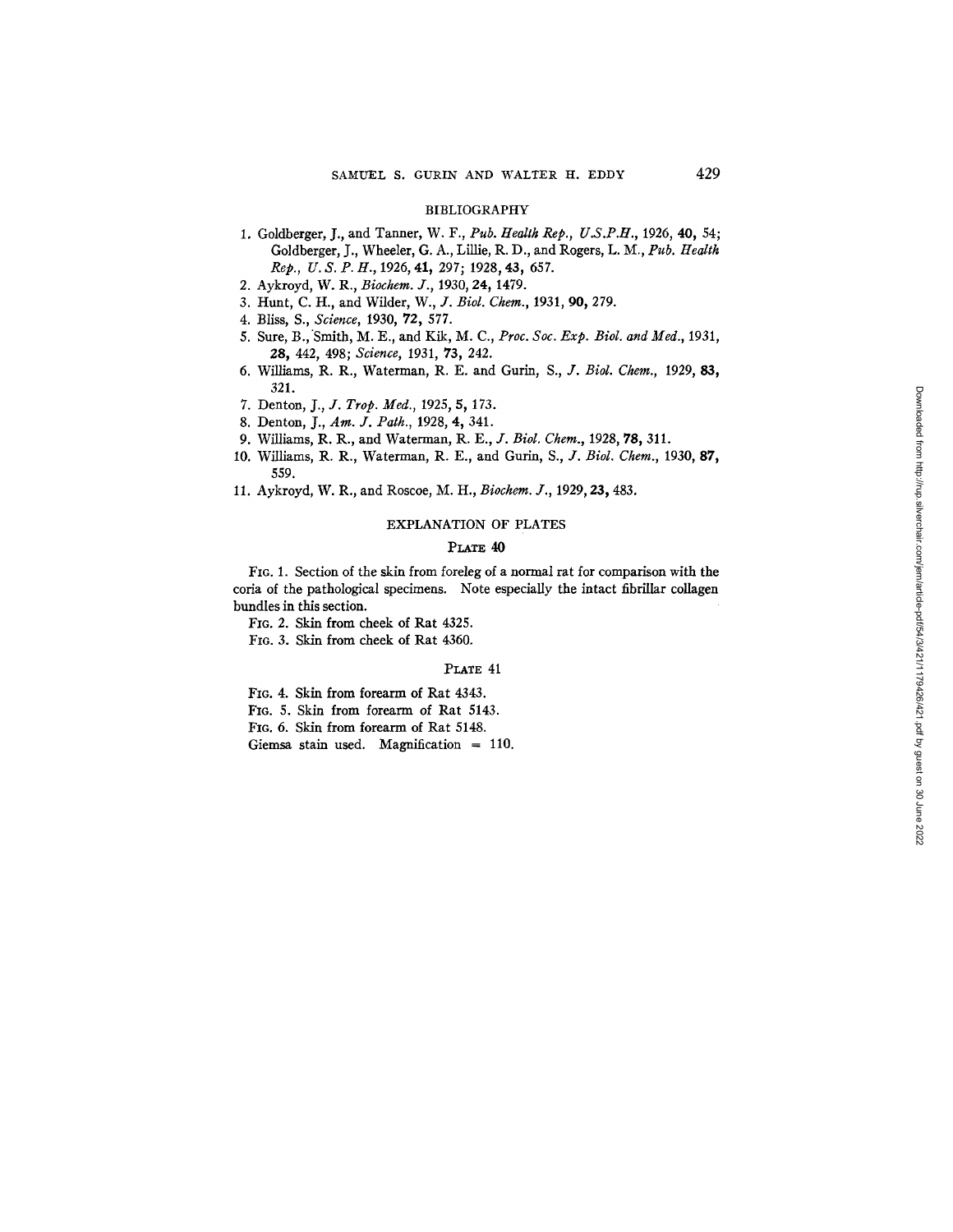

(Gurin and Eddy: Rat dermatitis and pellagra)